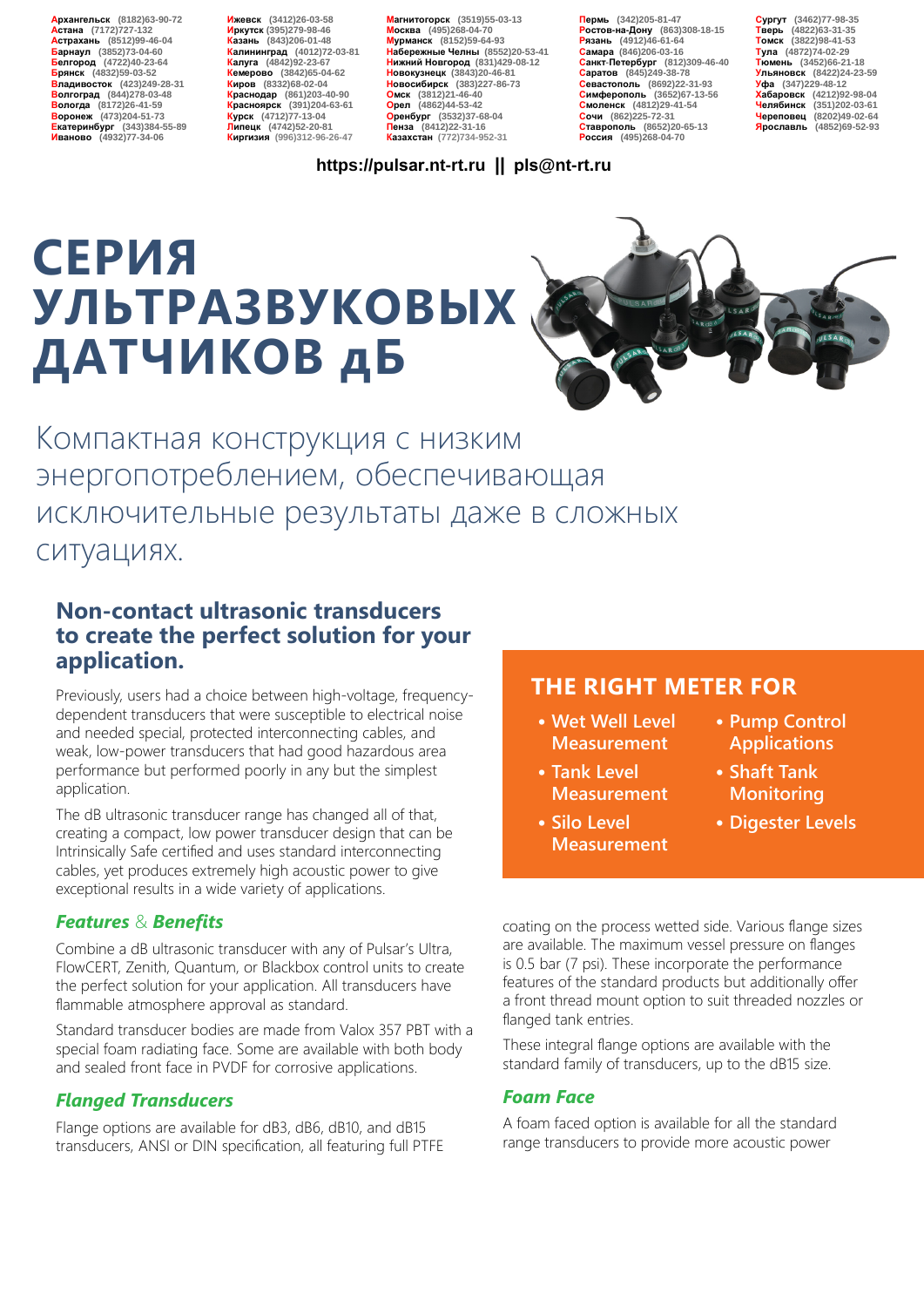

dB15 with Submergence Shield

output in dry, dusty environments. This higher acoustic power output increases return echo strength in these dry applications.

#### *Submergence Shield*

A shield can be fitted to keep the transducer face clean and dry in applications at risk of submergence. In the case of submergence, the controller can be asked to fail high, low, or hold the last reading. When the level drops back below the shield, it allows the controller to resume operation with a clean transducer face. The shield can be fitted to the dB3, dB6, dB10, dB15, and dB25 standard transducers.

#### *dBMACH3: High Accuracy Open Channel Flow Transducer*

Featuring unique sun and submergence shields, the dBMACH3 transducer is designed specifically for open channel flow applications and is the first ultrasonic transducer with zero effective blanking distance beyond the nose cone, allowing it to be sited as little as a few mm from the high-flow level. One of the critical factors affecting ultrasonic accuracy is the measurement distance, so by minimizing the distance, accuracy is maximized. Operating at 125kHz frequency the transducer provides high resolution and accuracy. Essential in open channel

flow applications. The dBMACH3 is used with the Ultra 4 or 5 and TWIN when in open channel flow mode, or can be paired with FlowCERT all of which provide a typical accuracy of  $\pm$  1 mm (0.04 in).

#### *Sanitary Flanged Transducers*

For standard transducer from dB3 to dB10 an option of a sanitary flange construction exists. The flange has a full face PTFE (dB3) or PVDF seal for use in hygienic applications. The flange is available in 2" or 3" (on dB3) and 3" on the dB6 and dB10 units. These flanges allow Tri-Clamp fittings to be used on tanks or vessels.

#### *Cable Options*

Transducer cable lengths are supplied as standard 5 m, 10 m, 20 m, or 30 m (16 ft, 32 ft, 65 ft, 98 ft). Longer lengths can be supplied as required in 10 m (32.8 ft) steps. It is important to note that the supplied transducer cable may be extended by using standard 2 or 3 core screened cables for up to 1,000 m (3,280 ft) or beyond if needed. No separation is required between the



dBMACH3 High Accuracy Open Channel Flow Transducer

transducer and other cables as they are not susceptible to crosstalk and significant costs can be saved on-site.

#### *Aiming Kit*

Pulsar Measurement's robust and effective aiming kit allows the transducer to be aimed towards the material draw off point at the bottom of the silo or tank, ensuring that the returning echo is as strong as possible and that the ultrasonic system can measure right down to the true empty point of the silo. The location of the aiming kit should be as far away from the fill point as possible to avoid seeing falling material. It should be aimed to coincide with the material's angle of repose, ensuring a more powerful signal return to the transducer. The rotational ball mechanism allows up to 20 degrees of vertical and 360 degrees of rotation.

#### *Blind Flanges*

A range of blind PVC flanges with central 1" BSP or NPT hole is available. These are for mounting transducers within a standpipe or tank using rear thread or dB3 front thread mounting. These are available in 2", 3", 4", and 6" ANSI or DIN 80, DIN 100, DIN 150, and DIN 200 patterns.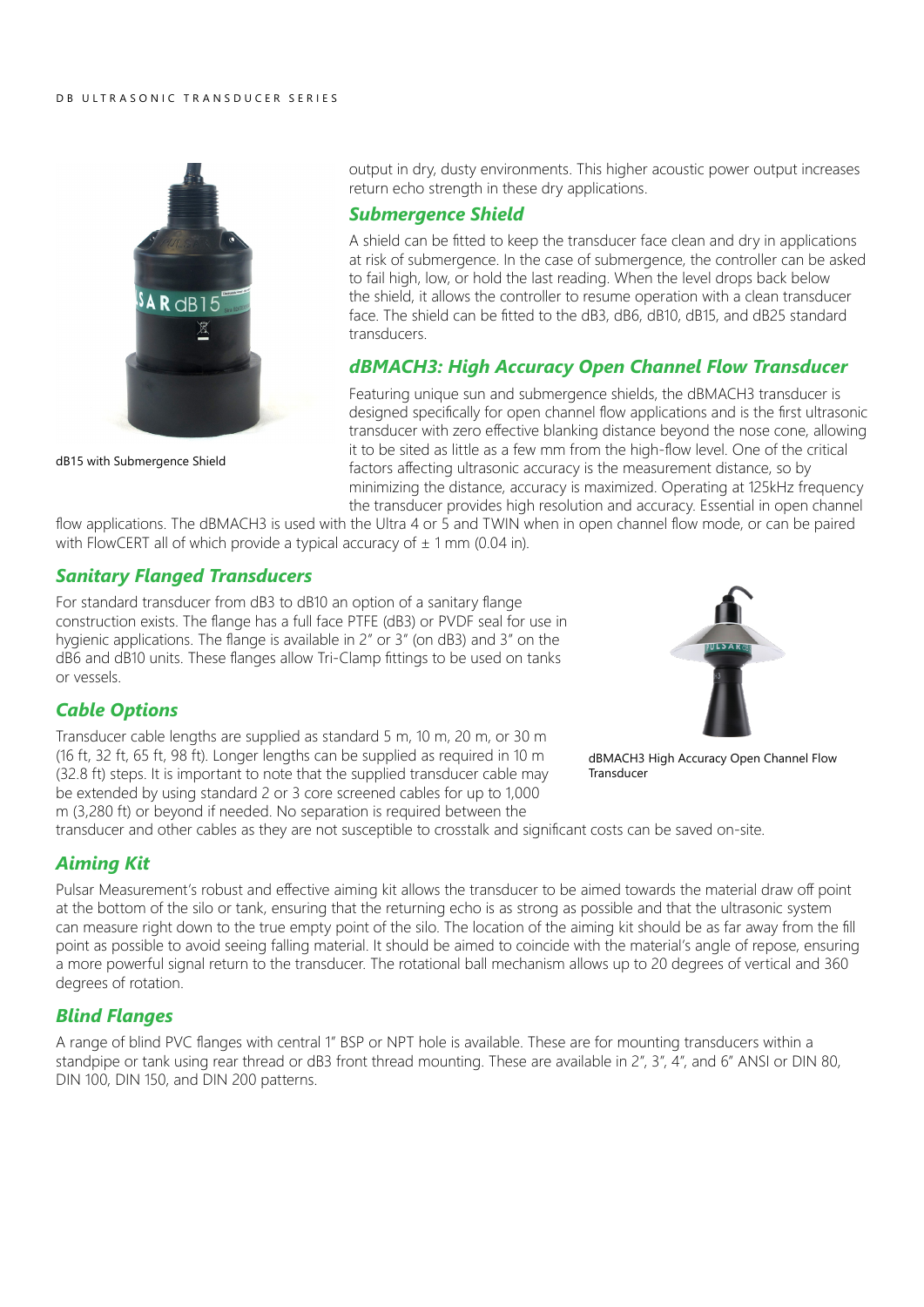## **Technical Specifications**

#### **PHYSICAL: TRANSDUCER SPECIFIC**

| Model:      | <b>Dimensions:</b>                                              | Dia Face:                   | Weight:                                 | <b>Measurement Range:</b>                                 | Frequency: | <b>Beam Angle:</b> |
|-------------|-----------------------------------------------------------------|-----------------------------|-----------------------------------------|-----------------------------------------------------------|------------|--------------------|
| dB3         | 78 (D) mm x 115 (H) mm<br>$(3.1 \text{ in } x 4.5 \text{ in})$  | $19 \text{ mm}$<br>(0.7 in) | 1.1 <sub>kg</sub><br>$(2.4 \text{ lb})$ | 125 mm to 3 m<br>$(4.9 \text{ in } to 9.8 \text{ ft})$    | 125kHz     | $< 10^{\circ}$     |
| dB6         | 86 (D) mm x 106 (H) mm<br>$(3.4 \text{ in } x 4.2 \text{ in})$  | 30 mm<br>(1.2 in)           | 1.1 <sub>kg</sub><br>$(2.4 \text{ lb})$ | 300 mm to 6 m<br>$(11.8 \text{ in to } 19.7 \text{ ft})$  | 75kHz      | $~10^{\circ}$      |
| dBS6        | 86 (D) mm x 106 (H) mm<br>$(3.4 \text{ in } x 4.2 \text{ in})$  | 45 mm<br>$(1.8 \text{ in})$ | 1.1 <sub>kg</sub><br>$(2.4 \text{ lb})$ | $200 \text{ mm}$ to 6 m<br>(7.9 in to 19.7 ft)            | 50kHz      | $~10^{\circ}$      |
| dB10        | 86 (D) mm x 106 (H) mm<br>$(3.4 \text{ in } x 4.2 \text{ in})$  | 45 mm<br>$(1.8 \text{ in})$ | 1.1 <sub>kg</sub><br>$(2.4 \text{ lb})$ | 300 mm to 10 m<br>$(11.8 \text{ in to } 32.8 \text{ ft})$ | 50kHz      | $~10^{\circ}$      |
| dB15        | 86 (D) mm x 122 (H) mm<br>$(3.4 \text{ in } x 4.8 \text{ in})$  | 60 mm<br>$(2.4 \text{ in})$ | $1.2$ kg<br>$(2.6 \text{ lb})$          | 500 mm to 15 m<br>$(19.7 \text{ in to } 49.2 \text{ ft})$ | 41kHz      | $<8^{\circ}$       |
| dB25        | 105 (D) mm x 142 (H) mm<br>$(4.1 \text{ in } x 5.6 \text{ in})$ | 78 mm<br>(3.1 in)           | 1.4 <sub>kg</sub><br>$(3.1 \text{ lb})$ | 600 mm to 25 m<br>(23.6 in to 82 ft)                      | 30kHz      | $<6^{\circ}$       |
| dB40        | 205 (D) mm x 223 (H) mm<br>$(8.1 \text{ in } x 8.8 \text{ in})$ | 160 mm<br>$(6.3 \infty)$    | 6 kg<br>$(13.2 \text{ lb})$             | 1.2 m to 40 m<br>$(3.9 \text{ ft to } 131.2 \text{ ft})$  | 20kHz      | $\langle 5^\circ$  |
| <b>dB50</b> | 205 (D) mm x 223 (H) mm<br>$(8.1 \text{ in } x 8.8 \text{ in})$ | 160 mm<br>(6.3 in)          | 6 kg<br>$(13.2 \text{ lb})$             | 2 m to 50 m (6.5 ft to 164 ft)                            | 20kHz      | $\leq 5^{\circ}$   |

#### **PHYSICAL: ALL TRANSDUCERS**

| <b>Sensor Body Material:</b>                       | Valox 357 U and syntactic foam face                                                                                                                                                     |
|----------------------------------------------------|-----------------------------------------------------------------------------------------------------------------------------------------------------------------------------------------|
| <b>Cable Lengths:</b>                              | Standard = 5 m, 10 m, 20 m, or 30 m (16.4 ft, 32.8 ft, 65.6 ft, or 98.4 ft). Optional: up to 150 m (492 ft)<br>maximum (increments of 10 m (32.8 ft) only)                              |
| <b>Maximum Separation:</b>                         | 500 m (1,640 ft)                                                                                                                                                                        |
| <b>Mounting Connection:</b>                        | BSP or 1" NPT                                                                                                                                                                           |
| <b>ENVIRONMENTAL</b>                               |                                                                                                                                                                                         |
| <b>Enclosure Protection:</b>                       | IP68 / NEMA 6P                                                                                                                                                                          |
| <b>Max. And Min. Temperature</b><br>(Electronics): | Standard: -40 $\degree$ C to +90 $\degree$ C (-40 $\degree$ F to +194 $\degree$ F)<br>Hazardous area versions: -40 $\degree$ C to +75 $\degree$ C (-40 $\degree$ F to +167 $\degree$ F) |

#### **APPROVALS**

| <b>CE Approval:</b>   | 2014/30/EU to EMC & 2014/34/EU ATEX Directives. Standards applied: EN 60079-0:2012+A11:2013/<br>EN 60079-11:2012 / EN 60079-18:2009 / EN 60079-26:2007 / EN 61326-1:2013 |
|-----------------------|--------------------------------------------------------------------------------------------------------------------------------------------------------------------------|
| <b>ATEX Approval:</b> | Standard ATEX EEx m II T6 or optional EEx ia IIC T6. FM/FMC approval. (dB50 not approved)                                                                                |

#### **TRANSDUCER OPTIONS**

| Model:                                     | dB3 | dBs6         | dB <sub>6</sub> | <b>dB10</b>  | dB15         | dB25       | dB40 | dB50 |
|--------------------------------------------|-----|--------------|-----------------|--------------|--------------|------------|------|------|
| <b>PVDF</b>                                |     | $\checkmark$ | $\checkmark$    | $\sqrt{}$    |              |            |      |      |
| Front Threaded / PVDF                      |     | √            | $\checkmark$    | $\sqrt{2}$   |              |            |      |      |
| <b>Submergence Shield</b>                  |     | $\checkmark$ | $\sqrt{}$       | $\checkmark$ | $\sqrt{}$    | $\sqrt{ }$ |      |      |
| <b>Flanged DIN/ANSI</b>                    |     | $\checkmark$ | $\checkmark$    | $\sqrt{}$    | $\sqrt{2}$   |            |      |      |
| <b>Foam Face</b>                           |     | $\checkmark$ |                 | $\checkmark$ | $\checkmark$ | $\sqrt{}$  |      |      |
| <b>Sanitary Flange</b>                     |     | $\checkmark$ | $\checkmark$    | $\checkmark$ |              |            |      |      |
| <b>Intrinsically Safe of All the Above</b> |     | $\checkmark$ | √               | $\checkmark$ | $\sqrt{ }$   | $\sqrt{ }$ |      |      |